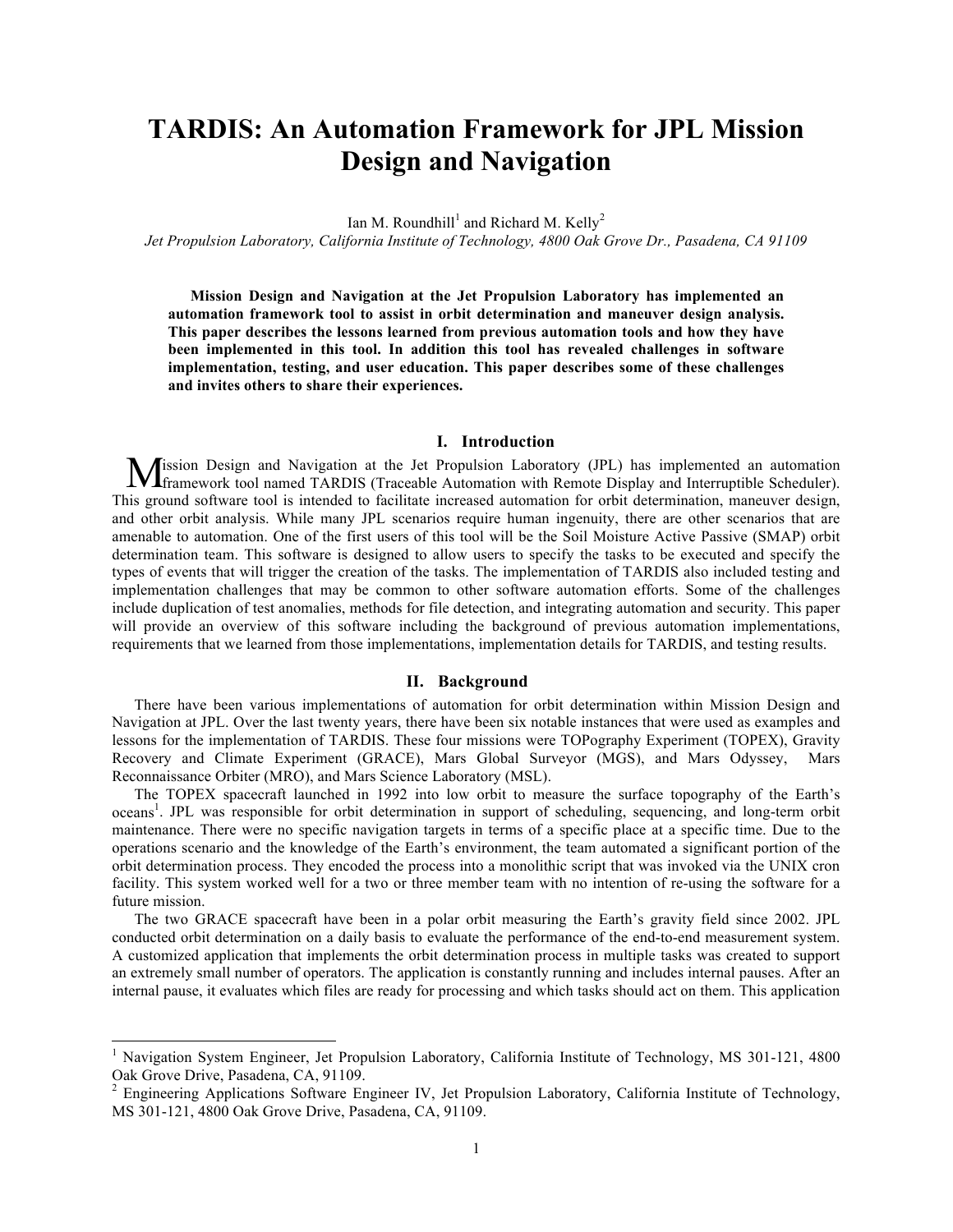creates the orbit determination solution, evaluates parameters against tolerance values, notifies the operator of any anomalies, and prompts the operator to review the results  $\&$  finalize the task via a Web interface.

The MGS and Odyssey spacecraft launched in 1996 and 2001 on missions to explore Mars. These teams adopted a similar strategy to coordinate task creation via the Unix make function. This function allowed them to define tasks based on the appearance and creation of files. In addition, users can define branching functionality via the creation of different files based on the outcome of a task. For example, a 'success,txt' file can prompt a subsequent process while an 'error.txt' file can prompt a messaging task.

The MRO spacecraft launched in 2005 and currently orbits Mars collecting global imaging, spectral, and radar data. As the Navigation team learned more about the behavior of the spacecraft and its interactions with Mars, they created a process to execute every morning. This quicklook process was designed to provide analysts with information as they started their daily work. The implementation is a monolithic script that is operated via cron. The recent MSL Navigation team created a very similar process to aid them in their work.

Some common features are evident in these previous implementations of automated orbit determination: the use of cron, the use of make and highly customized implementations. Many of them used the UNIX cron facility via an individual analyst's computer account. Cron is well documented and is easy for an individual user to implement. However, there are a variety of limitations that we were interested in addressing. First, only one team member can administer the cron job. If a user leaves the team or takes an extended vacation, other team members are limited in their ability to administer the automation. Second, files appear to be created by this user, even though they were intended to be created on behalf of the team. If one wants to examine the products created by the team it will be difficult to discern which items were created by the team member via manual processing and which were created by the automation. Third, a convoluted polling scheme is required if the team wants to run the analysis when files appear. One would need to configure the cron facility to invoke software that would evaluate the filesystem. This evaluation would need to reference a database of previously 'discovered' files and be able to append newly discovered files to the database. Cron is not designed to detect the appearance of a file; it is designed to detect the crossing a time boundary. Fourth, if a process takes an extended time to complete, the cron facility may create a second process that might inadvertently interact with the first process.

Other teams used the UNIX make facility. Make is also well documented and many analysts can learn the syntax with some practice and attention. Unfortunately make had a significant drawback because it cannot start itself based on a file appearance. A user needs to invoke make in some fashion for it to evaluate the status of the files. Some users did combine make and cron to create a daily orbit determination solution.

These implementations are also highly customized. They are written by the analysts for their exclusive use and only they know how to operate them. The software expertise behind these implementations varied widely and this fact resulted in uneven code sophistication and documentation. The result was that only operators who were deeply familiar with them could make changes. These implementations were also very difficult to port to a new mission or new task. There were a large number of mission-specific choices and assumptions that were embedded into the implementations. Unfortunately these choices made significant reuse practically impossible and subsequent missions would spend resources (time, money, focus) on a new implementation.

#### **III. Design**

As the Soil Moisture Active Passive mission was being designed at JPL, Mission Design and Navigation recognized there was an opportunity to design a multi-mission process automation tool that benefited from the previous experiences. The SMAP mission is an Earth orbiting mission intended to increase our knowledge of the Earth's water. This type of mission is amenable to automation of the orbit determination process because of the high knowledge of the Earth's environment and high observability of orbit due to the tracking station-spacecraft geometries. Each tracking pass observes a significant amount of the spacecraft's argument of latitude as compared to a deep space mission. A parallel Misison Design and Navigation institutional effort to advance automation was also completed as the SMAP design was beginning. A prototype of various automation functions had been created and was demonstrated to navigators. The TARDIS system requirements were derived from the Mission Design and Navigation automation prototype and the SMAP mission design.

Clearly one of the key elements of automation is the ability to create user-defined tasks. The operators need to be able to define what actions need to be taken. For TARDIS, this can be a script stored inside TARDIS or it can be a script or progam stored outside it. In the first case, TARDIS provides a graphical user interface to allow the user to place a script into TARDIS's internal database. When the script is needed, TARDIS places it on a filesystem in a unique directory and executes it. In the second case, the user gives TARDIS a command line string that it will later use to invoke a script or program already present on the filesystem.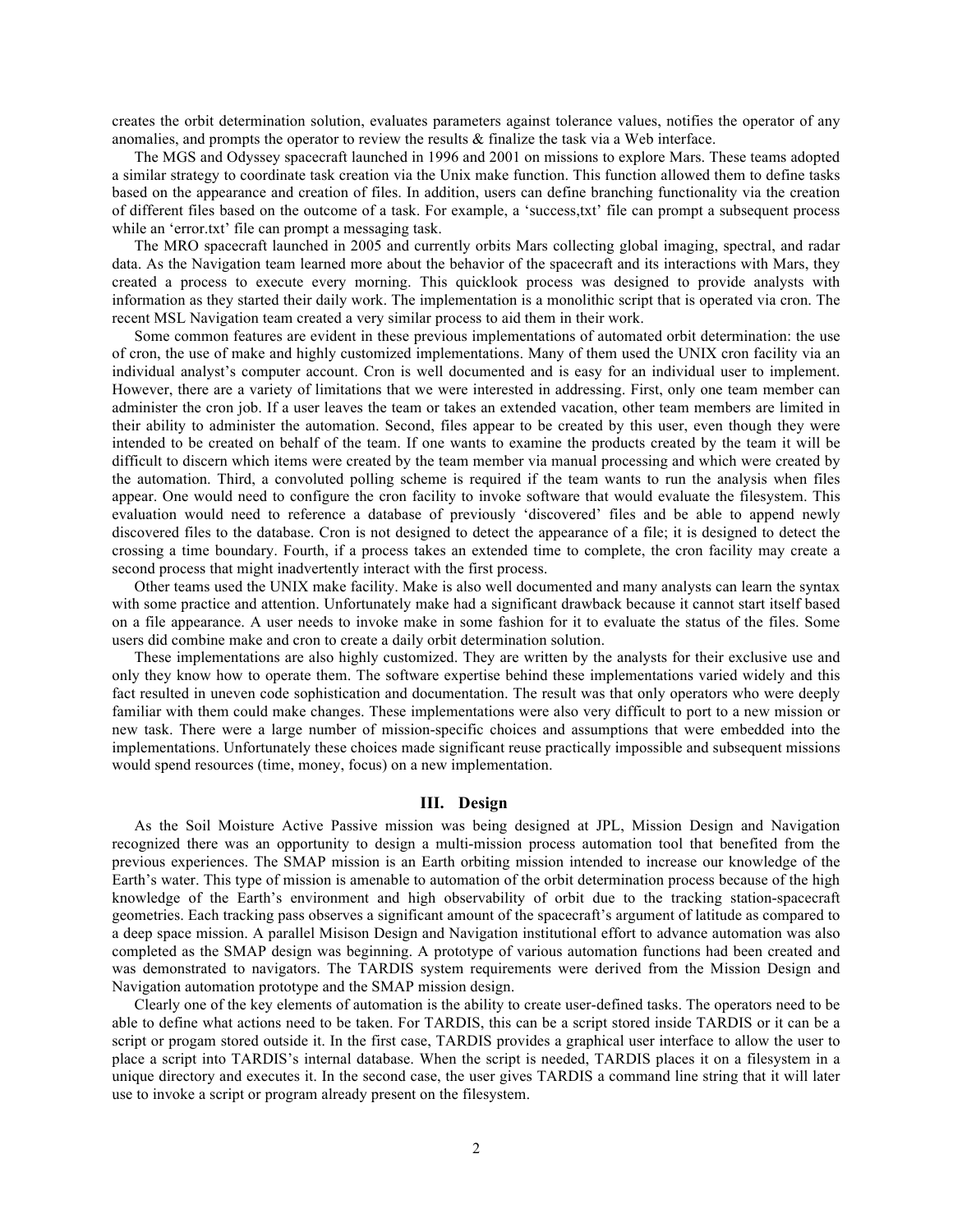We identified three types of events that should be detected by TARDIS and used to create a task. The first is the occurrence of a time. For example, a task can be executed every morning at 5am to execute a routine script. When the operators arrive at work, their work products are ready for evaluation, approval, or analysis. The user interface allows users to input month, weekday, day, hour, and minute fields. Previous automation implementations used cron and many of the operators are familiar with this style.

The second event is the appearance of a file. Files are often delivered onto a filesystem by a previous process executed by another team. One example is when a ground station has completed a tracking pass and has delivered a file. Similarly, a spacecraft team may have finished review of maneuver parameters and placed a file on a fileystem. TARDIS will detect the appearance of the file and create a task to process the file in a pre-determined manner. An example of this event definition is shown in Figure 1. This task will be created whenever the file 'sigsolution.boa' is created in a numbered directory. In addition, the name of the file is passed to the script via the \$1 variable specified in the command line entry.

| In                          | Edit TDEF 1062 (OdEvaluateConvergence)            |                                                                                                                   | $\times$ BW                   |  |  |  |  |  |
|-----------------------------|---------------------------------------------------|-------------------------------------------------------------------------------------------------------------------|-------------------------------|--|--|--|--|--|
|                             | General <b>EDEFs</b> Setup                        | Script Messages                                                                                                   | rDir                          |  |  |  |  |  |
| $\sim$ $\sim$<br>$\sim$     | <b>EDEFERICA (COMBO or COMBO or ) EDEFERICAL</b>  |                                                                                                                   |                               |  |  |  |  |  |
| $\sim$ $-$                  | ===== EDEF COMBINATION (EDEF and EDEF and ) ===== |                                                                                                                   |                               |  |  |  |  |  |
| $\sim$<br>SD                | AUTO   Man                                        | \$1 --nMin 0 --nMax 6 --paramTol 0.05 --positionTol 1e-5 --angleTol 1e-6 --spacecrafl Create<br>Command Line: \$0 |                               |  |  |  |  |  |
| $\sim$ $-$                  | New Combo                                         | and File EDEF and                                                                                                 |                               |  |  |  |  |  |
| $\sim$                      | New Epoch                                         | Min Needed: $\boxed{1 - \frac{4}{7}}$<br>Directory                                                                |                               |  |  |  |  |  |
| $\sim$ $-$<br>$\sim$ $\sim$ | New File                                          | sigsolution.boa<br>Max Used: $1 \quad \frac{4}{7}$<br>Target:                                                     |                               |  |  |  |  |  |
| MD                          | New Task                                          | Max Age: $1 + \frac{4}{7}$<br>Max Stored: $1 + \frac{4}{7}$<br>New Timeout $5 \frac{4}{7}$                        |                               |  |  |  |  |  |
| $\sim$                      | Move Up                                           | --- Automatic matches ---                                                                                         |                               |  |  |  |  |  |
| $\sim$ $\sim$               | Move Down                                         | Dir/Targ:                                                                                                         | ne/der                        |  |  |  |  |  |
| $\sim$<br>$\sim$            | Delete                                            | Clear<br>Add<br>Delete                                                                                            |                               |  |  |  |  |  |
| File                        |                                                   | $\mathbf{F}$ Epoch<br>$X$ ID<br><b>X</b> Milestone <b>X</b><br><b>Val</b> Dir/Tarq                                |                               |  |  |  |  |  |
| Dia                         |                                                   |                                                                                                                   |                               |  |  |  |  |  |
|                             |                                                   |                                                                                                                   |                               |  |  |  |  |  |
|                             |                                                   |                                                                                                                   |                               |  |  |  |  |  |
|                             |                                                   |                                                                                                                   |                               |  |  |  |  |  |
|                             |                                                   |                                                                                                                   | $\boxed{\blacktriangleright}$ |  |  |  |  |  |
|                             |                                                   |                                                                                                                   |                               |  |  |  |  |  |
|                             |                                                   | Close<br>Apply<br>Cancel                                                                                          |                               |  |  |  |  |  |
|                             |                                                   |                                                                                                                   |                               |  |  |  |  |  |

**Figure 1: Example of File Event Definition**

The third event is the completion of a TARDIS task. Additional options exist to narrow the specification based on the name and the success or failure of the completed task. For example, the operator can request that a task be invoked whenever tasks with the name string 'orbit' complete with an error code. This functionality allows the operators to create sophisticated, custom notification schemes to support their specific mission.

Finally, the operators can mix and match these events. For example, an operator can specify a task to be created when the input file has been delivered and the time is 6 am. This feature allows an operator to implement a process in a set of tasks. These tasks will then be invoked in the correct order based on the results of their completion. TARDIS implements logic to allow complicated nesting and branching of tasks.

TARDIS also allows the user to control specific parameters concerning task execution. The operator can specify the total number of tasks allowed to operate under TARDIS, their UNIX niceness level, and maximum execution time. These parameters can be assigned per-task or globally. For example, the operator can specify that only one task A is allowed to run at any time while three instances of task B are allowed. With these parameters, an operator can ensure that high priority tasks are given preferential treatment and the computer is not accidentally filled with a large number of tasks due to operator or data error. An example of the control parameters at the TARDIS level is shown in Figure 2.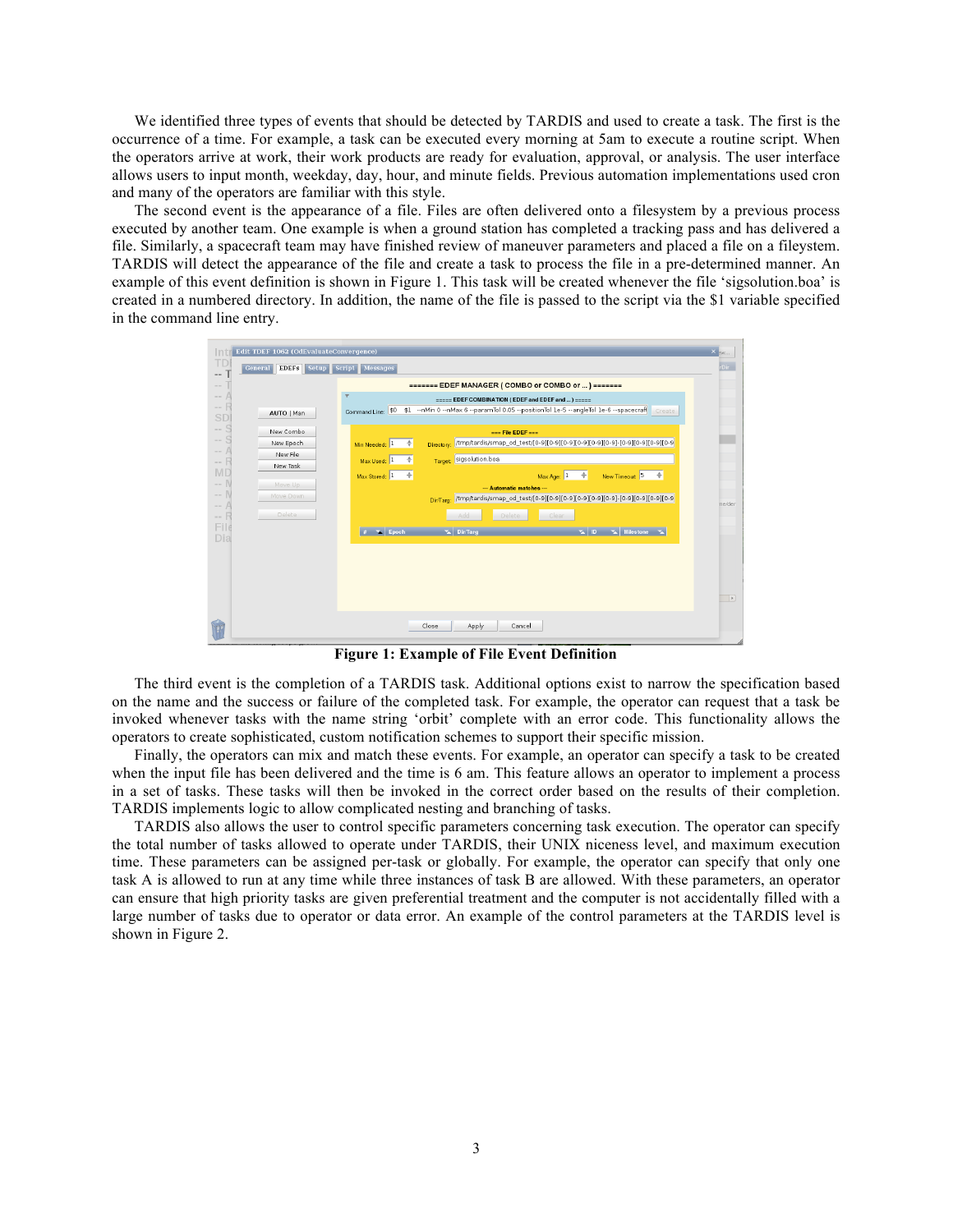|                                    | <b>IN ITOO UCIT Edit Active SCHED 2588 (tpsruntasks)</b>                                                                                                                                                                                                                                                                                              |                            |                                         |                   | × onfigure View |  |  |  |  |
|------------------------------------|-------------------------------------------------------------------------------------------------------------------------------------------------------------------------------------------------------------------------------------------------------------------------------------------------------------------------------------------------------|----------------------------|-----------------------------------------|-------------------|-----------------|--|--|--|--|
| <b>TDEFs</b> an<br><b>DEEs</b>     | General Setup Messages                                                                                                                                                                                                                                                                                                                                |                            |                                         |                   | A Create        |  |  |  |  |
| $-$ TDFFs                          |                                                                                                                                                                                                                                                                                                                                                       | Name: tpsruntasks          | Comment: Verbosity = 3; used by default |                   | 1 2014-03-26T2  |  |  |  |  |
| -- Active                          |                                                                                                                                                                                                                                                                                                                                                       | Milestones: △ Auto-create  | Freeze Period: 1<br>÷                   | ÷<br>Verbosity: 3 |                 |  |  |  |  |
| -- Retired<br>SDEF <sub>s</sub> an |                                                                                                                                                                                                                                                                                                                                                       | ■ Auto-start               |                                         | ÷<br>Niceness: 2  |                 |  |  |  |  |
| -- SDEFs                           |                                                                                                                                                                                                                                                                                                                                                       | ■ Auto-resume              | Max Tasks: 8<br>÷                       | Num Tasks: 1      |                 |  |  |  |  |
| $-$ SDEFs                          |                                                                                                                                                                                                                                                                                                                                                       | ■ Auto-retire              | ÷<br>Max CPU Time: 120                  |                   |                 |  |  |  |  |
| -- Active \$<br>-- Retired         |                                                                                                                                                                                                                                                                                                                                                       | Interrupts: △ Auto-restart | ÷<br>Max Real Time: 900                 |                   |                 |  |  |  |  |
| <b>MDEFs</b> ar                    | SDEF ID: 1001                                                                                                                                                                                                                                                                                                                                         |                            | Create Epoch: 2014-03-26T23:25:52.775   |                   |                 |  |  |  |  |
| -- MDEFs<br>-- MDEFs               |                                                                                                                                                                                                                                                                                                                                                       | Level: Routine             | Retire Epoch: N/A                       |                   |                 |  |  |  |  |
| -- Active I                        |                                                                                                                                                                                                                                                                                                                                                       |                            |                                         |                   |                 |  |  |  |  |
| -- Retired                         |                                                                                                                                                                                                                                                                                                                                                       |                            | Ping                                    |                   |                 |  |  |  |  |
| Files and<br>Diagnosti             |                                                                                                                                                                                                                                                                                                                                                       |                            |                                         |                   |                 |  |  |  |  |
|                                    | This dialog allows you to view an active scheduler in detail and update it as<br>desired. It displays all user fields and most system fields, including some user and system fields not displayable in the Active Schedulers Table. It allows you to<br>update most user fields but no system fields. All read-only fields have a gray<br>background. |                            |                                         |                   |                 |  |  |  |  |
|                                    | This dialog is partitioned into multiple, independent panes. Click on any pane's<br>tab to bring that pane into view.                                                                                                                                                                                                                                 |                            |                                         |                   |                 |  |  |  |  |
|                                    |                                                                                                                                                                                                                                                                                                                                                       | Close                      | Apply<br>Cancel                         |                   |                 |  |  |  |  |

**Figure 2: TARDIS Control Parameters**

In addition we wanted TARDIS to assist the user in launching tasks in a manual manner. There may be a need for special processing due to inconsistencies in the input data. Even the best laid plans can have unexpected events and the ability to manually create tasks is used for these scenarios. The operator is allowed to enter a task definition and request creation by TARDIS. This feature has been found to be useful during testing. An operator may have a set of scripts to be implemented via TARDIS and there are some integration details to be finalized. The operator will then invoke a task manually, evaluate the output, make changes, and invoke the task manually again. All of these invocations will be stored in the TARDIS database with a record of the inputs and outputs.

Another key element of automation is the need to store information about the task results. When a failure occurs in software operated by humans, diagnosis is typically conducted by visual inspection of output data. An automated process would not have this benefit; a human is not present at the computer. TARDIS needs to record the results and allow for inspection of the artifacts at a later time. This functionality is shown in Figure 3. The operator can review which tasks have been retired, i. e. completed, the corresponding status code, the times of creation and retirement and more.

| Introduction                 | <b>RETIRED TASKS</b>                                                   |                               |                                      |                   | Filter by name (niy)                              | Configure View                                      |
|------------------------------|------------------------------------------------------------------------|-------------------------------|--------------------------------------|-------------------|---------------------------------------------------|-----------------------------------------------------|
| TDEFs and Tasks              | F X Name                                                               | $\mathbf{L}$<br>Rev & Comment | $\mathbf{X}$ ACrt $\mathbf{X}$ State | $\mathbf{X}$ Exit | <b>X</b> Create                                   | <b>X</b> Retire<br>$\overline{\phantom{a}}$         |
| $-$ TDEFs                    | Run torecordeny                                                        | 2722<br>3                     | true Retired                         |                   | 0 2014-04-01T20:00:00.114                         | 2014-04-01T20:00:01.479                             |
| -- TDEFs (trash)             | Run tprecordenv                                                        | 2720<br>3                     | true Retired                         |                   | 0 2014-04-01T16:00:00.118                         | 2014-04-01T16:00:01.208                             |
| -- Active Tasks              | Hello World                                                            | 3<br>2719                     | true Retired                         |                   | 0 2014-04-01T13:00:00.127                         | 2014-04-01T13:00:01.434                             |
| -- Retired Tasks             | Run tprecordenv                                                        | 3<br>2717                     | true Retired                         |                   | 0 2014-04-01T12:00:00.092 2014-04-01T12:00:01.509 |                                                     |
| <b>SDEFs and Schedulers</b>  | Run torecordeny<br>■ 0                                                 | 2715<br>3                     | true Retired                         |                   | 0 2014-04-01T08:00:00.127                         | 2014-04-01 108:00:01 393                            |
|                              | Run torecordeny                                                        | 2713<br>3                     | true Retired                         |                   | 0 2014-04-01T04:00:00.106                         | 2014-04-01T04:00:01.597                             |
| $-$ SDEFs                    | Run dofit                                                              | 2711<br>$\overline{4}$        | true Retired                         | 255               | 2014-04-01T01:52:04.589                           | 2014-04-01T01:54:30.536                             |
| -- SDEFs (trash)             | OdUpdatePosVel                                                         | 2710<br>3                     | true Retired                         |                   | 0 2014-04-01T01:50:13.340                         | 2014-04-01T01:50:17.712                             |
| -- Active Schedulers         | OdCreateDirectory                                                      | 3<br>2709                     | true Retired                         |                   | 0 2014-04-01T01:50:12.127                         | 2014-04-01T01:50:13.762                             |
| -- Retired Schedulers        | Run pulldata                                                           | 2708<br>3                     | true Retired                         |                   | 0 2014-04-01T01:50:09.470                         | 2014-04-01T01:50:14.527                             |
| <b>MDEFs and Monitors</b>    | <b>Start Test</b>                                                      | 3<br>2707                     | false Retired                        |                   | 0 2014-04-01T01:50:07.979                         | 2014-04-01T01:50:09.887                             |
|                              | OdUpdatePosVel                                                         | 2706<br>$\overline{4}$        | true Retired                         | 255               | 2014-04-01T01:45:31.712 2014-04-01T01:49:14.618   |                                                     |
| -- MDEFs                     | OdCreateDirectory                                                      | 2705<br>3                     | true Retired                         | 0                 | 2014-04-01T01:45:30.322                           | 2014-04-01T01:45:31.982                             |
| -- MDEFs (trash)             | Run pulldata                                                           | 2704<br>3                     | true Retired                         |                   | 0 2014-04-01T01:45:27.784                         | 2014-04-01T01:45:33.443                             |
| -- Active Monitors           | <b>Start Test</b>                                                      | 3<br>2703                     | false Retired                        | $^{\circ}$        | 2014-04-01T01:45:26.094                           | 2014-04-01T01:45:28.248                             |
| -- Retired Monitors          | OdUpdatePosVel                                                         | 5<br>2702                     | true Retired                         | 255               | 2014-04-01T01:37:55.697                           | 2014-04-01T01:44:39.838                             |
| <b>Files and Directories</b> | OdCreateDirectory                                                      | 3<br>2701                     | true Retired                         |                   | 0 2014-04-01T01:37:54.708                         | 2014-04-01T01:37:55.667                             |
|                              | Run pulldata<br>$\rightarrow$ 0                                        | 3<br>2700                     | true Retired                         |                   | 0 2014-04-01T01:37:51.791                         | 2014-04-01T01:37:56.908                             |
| Diagnostics                  | <b>Start Test</b>                                                      | 3<br>2699                     | false Betired                        |                   | 0 2014-04-01T01:37:50.321                         | 2014-04-01T01:37:52.183                             |
|                              | OdUpdatePosVel                                                         | $\overline{4}$<br>2698        | true Retired                         |                   | 1 2014-04-01T01:36:40.744                         | 2014-04-01T01:37:34.441                             |
|                              | OdCreateDirectory                                                      | 3<br>2697                     | true Retired                         |                   | 0 2014-04-01T01:36:39.631                         | 2014-04-01T01:36:40.999                             |
|                              | Run pulldata                                                           | 3<br>2696                     | true Retired                         |                   | 0 2014-04-01T01:36:36.104                         | 2014-04-01T01:36:41.423                             |
|                              | Start Test<br>$\bullet$ 0                                              | 3<br>2695                     | false Retired                        |                   | 0 2014-04-01T01:36:34.545                         | 2014-04-01T01:36:36.674                             |
|                              | OdUpdatePosVel                                                         | 3<br>2694                     | true Retired                         |                   | 2014-04-01T01:36:28.529                           | 2014-04-01T01:37:39.366                             |
|                              | OdUpdatePosVel                                                         | 3<br>2693                     | true Retired                         |                   | 1 2014-04-01T01:36:27.609                         | 2014-04-01T01:37:43.262<br>$\overline{\phantom{a}}$ |
| <b>September</b>             | · Welcome back, TARDIS users<br>· Status information will appear here. |                               | View                                 |                   |                                                   |                                                     |

**Figure 3: Display of Retired Tasks**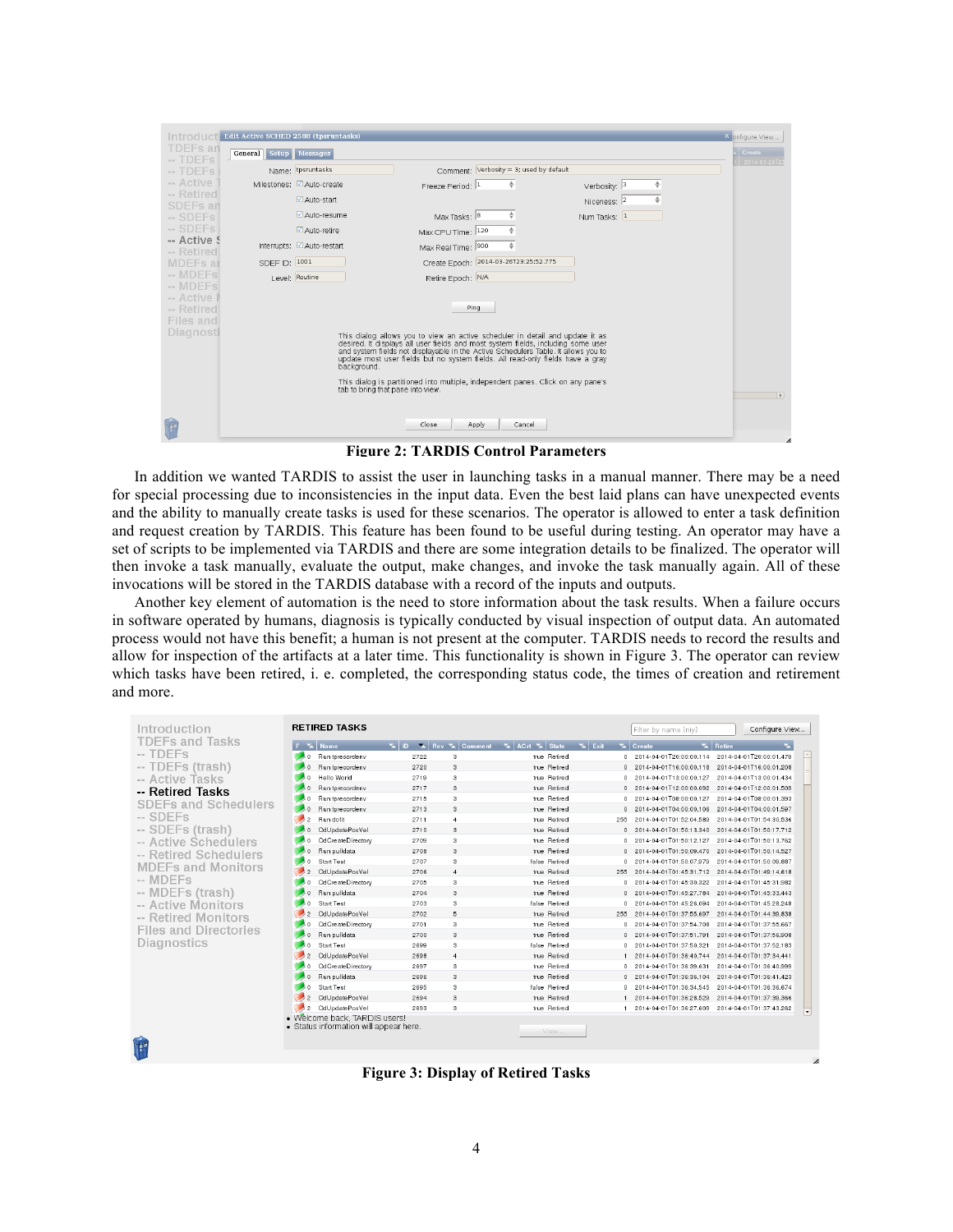TARDIS runs on a host computer that may encounter sudden problems including power failure, hardware failure, or others. If one of these problems occurred, clearly all automation would cease as the computer system administrators address the problem. After the host computer has been returned to service, TARDIS needs to autonomously start itself, address the status of the tasks that were running just before the interruption, and be ready to create any new tasks. This functionality was addressed by running TARDIS as two UNIX daemons whose lifetimes are controlled by UNIX init scripts. Whenever the host computer is returned to service, it will automatically start the TARDIS daemons.

#### **IV. Software Implementation and Challenges**

We used object-oriented design throughout and implemented most of TARDIS in C++, with the remainder implemented in Python. The C++ portion comprises the core modules and programs, including (a) the database management system (DBMS) interface, (b) graphical user interface and web capabilities, (c) task definition and execution, (d) event detection and evaluation, (e) monitor commands, (f) scheduler commands, and (g) system administration commands. The Python portion provides a library of utility functions to assist any tasks written in Python.

One important design decision was whether TARDIS's file-based event detection should be polled, event-driven, or some combination of the two. A polling algorithm is easier to implement but has two main disadvantages. It can result in long delays before file-based events are recognized, and it can overload a computer that has large filesystems. An event-driven algorithm is harder to implement but removes these disadvantages. TARDIS implements an event-driven algorithm that detects files written by the system that is hosting TARDIS. The additional challenge of detecting files that are written by other computer systems to a common filesystem is a nearterm future improvement. An individual computer knows about the files that it is writing to a common filesystem. It doesn't automatically know about files being written by other computers to a common filesystem. The solution is for the computers to exchange information about the files they are writing.

Another challenge we encountered was the interaction between the goals of increased automation and increased individual computer accountability. Increased automation improves the reliability of simple systems and enables individuals to focus their energies on other challenges. Increased individual computer accountability is used to ensure that computer resources and the records stored within them are used for approved purposes. One result of individual accountability is the restriction in the use of group accounts. We cannot create a computer account and provide its password to multiple people. Nor can we implement a software authentication mechanism that essentially duplicates group accounts. The use of automation on behalf of a team requires attention to the details of both of these goals. We implemented a solution that allowed all of the team members to control the automation. All of the actions of TARDIS are logged and all of the files written by the automation are identified as such. This solution allows the flexibility for the members to act as a team and the accountability to understand the source of each of the files on the filesystem.

### **V. Deployment of TARDIS**

The TARDIS software and associated libraries are deployed on a virtual machine. The virtual machine emulates the behavior of a stand-alone computer and is hosted on a computer with virtual machine management software. This implementation has some significant advantages for Mission Design and Navigation. First, if the routine tasks have small computational demands, we can achieve cost benefits by implementing many virtual machines on one server. Perhaps various teams can stagger their 'daily' solutions at 15-minute intervals across the 6-o-clock hour. There is no need to purchase multiple computers for a small amount of computations. Second, if one virtual machine needs additional computing resources, we can rebalance the virtual machines across multiple servers to ensure that every mission receives appropriate resources.

A low-demand virtual machine and a high-demand virtual machine can be housed on the same server. The use of a virtual machine is not obligatory and we have deployed TARDIS to an individual workstation. There is also an option to deploy multiple TARDIS instances to one computer. Such a deployment requires additional attention to security because all of the operators with access to that computer will have access to the all of the TARDIS instances. This may be encouraged for some missions with various sub-teams and may be disallowed when operators are not allowed to view information from another mission. For example, many Mars orbiter navigators are all on the same teams and are permitted to view each other's work. A counter example is a team that has a foreign national analyst who is only permitted to view a very specific range of information; therefore this team's TARDIS instance needs to be on a separate virtual machine.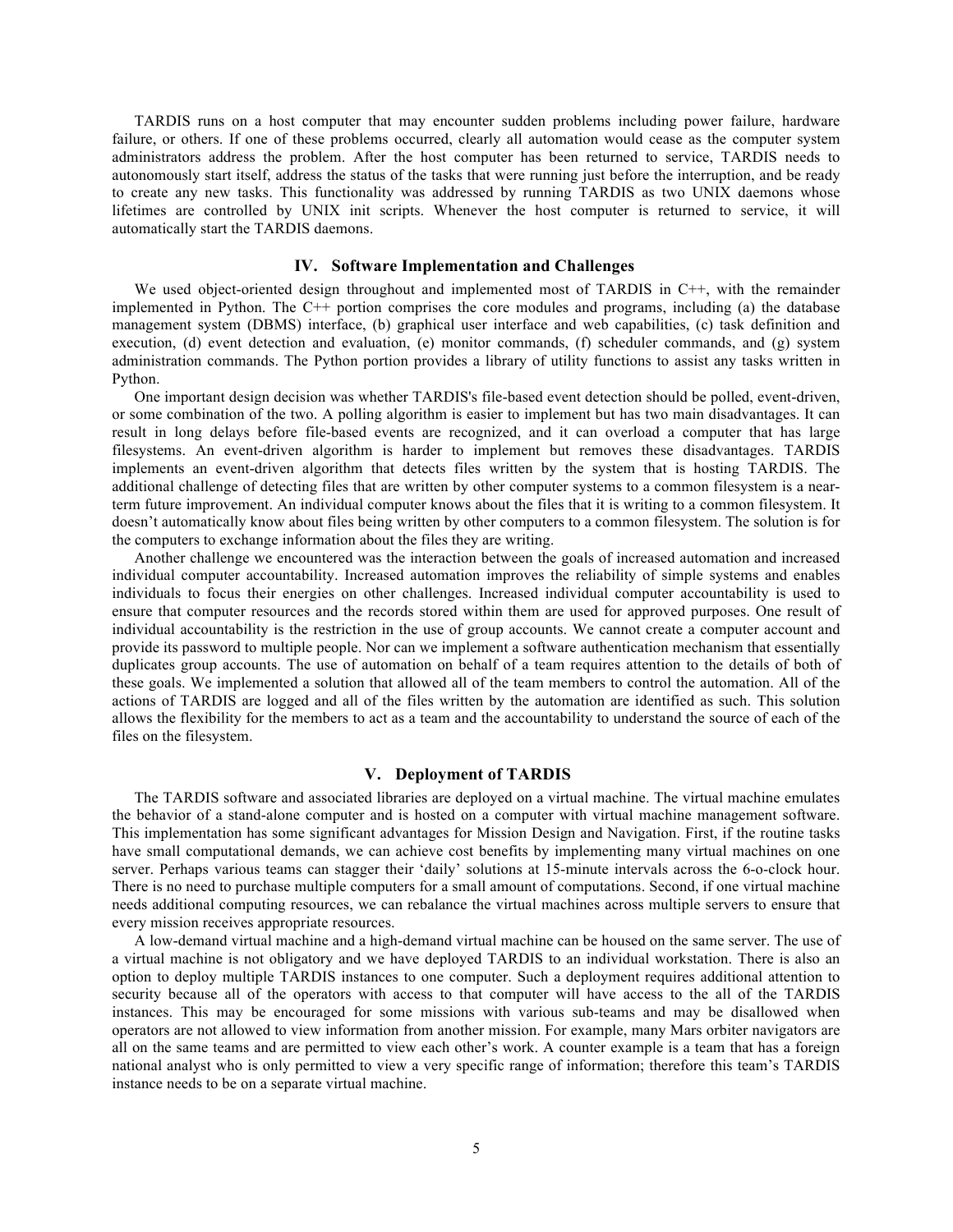#### **VI. Testing and Results**

The TARDIS team conducted testing in four campaigns. First, a standard, unit-testing approach was used to test functions, classes, modules, programs, and program sets. This allowed most bugs to be caught as early as possible while eventually ensuring correct operation of multiple programs working together. Second, a set of task definitions were written to test various use cases in simulated user environments, including significant features, edge cases, and stress tests. In addition to helping us catch more bugs, some of these task definitions also served as examples for the User's Guides. Third, the MRO quicklook process was implemented via TARDIS to shadow the operations process. An orbit determination solution was conducted every day and compared to the operations orbit determination process. This test used files from the operations process and allowed users to experience how the automation may interact with their process. Finally, simulated tracking data was created for the SMAP mission. This data was processed through the SMAP TARDIS process. A result of this testing was the detection of various straightforward bugs that were addressed. Other results of the testing are discussed elsewhere in this paper; for example the topic of human evaluation is addressed below and the topic of access control was addressed previously.

The TARDIS system presents challenges for the investigation of testing anomalies. Mission Design and Navigation typically writes single-threaded non-interactive software to implement orbit analysis mathematics. This single-threaded type of software using file-based inputs is deterministic and easily repeatable. When a user encounters unexpected behavior, he can typically copy all of the relevant files to an area where the software developer can immediately duplicate the behavior. TARDIS is quite different. There are a variety of interleaved inputs from the multiple users, operating system, and iterative behaviors within the software and tasks. A one-forone duplication of software errors can be extremely difficult. The logging system was designed to increase the potential for recording the possible sources of errors and provide information to help the developer find and fix bugs. We found ourselves constantly balancing the need for more logging information to support testing and the need to keep the logging concise to support readability and to avoid overwhelming system resources.

The implementation of an automated process at the start of a mission created a discussion point for the operators concerning the appropriate level of the human evaluation. Previous orbit determination processes used human operators to create and review the solutions. A person was trained to review convergence criteria, check for bad data points, etc. Whenever a task is automated, one needs to spend a non-trivial amount of time thinking, discussing, and deciding on the appropriate level of human intervention. This topic was out of the scope for the software implementation because users can design their processes to have human intervention whenever they want. Any automation tool will benefit from a thoughtful discussion about the appropriate level of human evaluation and control.

## **VII. Future Uses and Enhancements**

The SMAP mission is on track to use an automated orbit determination process for the science mission. The team has evaluated previous automation implementations, created the TARDIS implementation, tested TARDIS in multiple test scenarios, and integrated TARDIS into the mission plan. SMAP will launch in November 2014 and orbit determination will be conducted for a brief few months with significant human oversight. The goal in this period is to tune the parameters and process for the actual SMAP specific environment. During this mission phase, the operators will create manual orbit determination solutions and TARDIS will create automated solutions. These manual and automated solutions will be compared to evaluate the performance of the automation. The spacecraft will transfer into the science orbit and the automated process being run by TARDIS will be used for routine orbit determination.

Other teams within Mission Design and Navigation are evaluating TARDIS. These teams include the Cassini Navigation team, MRO Navigation team, and the Mars and Lunar Collision Avoidance evaluation team<sup>2</sup>. All of these teams have processes that matured over time and may be amenable to automation. The two navigation teams have each operated their spacecraft for over a decade and they have gained significant knowledge about their respective spacecraft and the space environment within they operate. The Mars and Lunar Collision Avoidance evaluation team has the task of calculating close approaches of spacecraft at Mars and the Moon based on trajectories provided by the respective missions. The calculations are fairly straightforward and need to be conducted on a regular schedule. Clearly this is a task that is amenable to automation and this team is currently evaluating TARDIS.

For each deployment above, TARDIS operates within one virtual machine and it is able to detect the appearance of a file that is written on that virtual machine. Typically a file is written by this virtual machine onto a mounted filesystem. We have architected a design to allow TARDIS to detect files that have been written by other computers onto the same filesystem. Oftentimes a team will receive deliveries of files from outside teams via a mounted